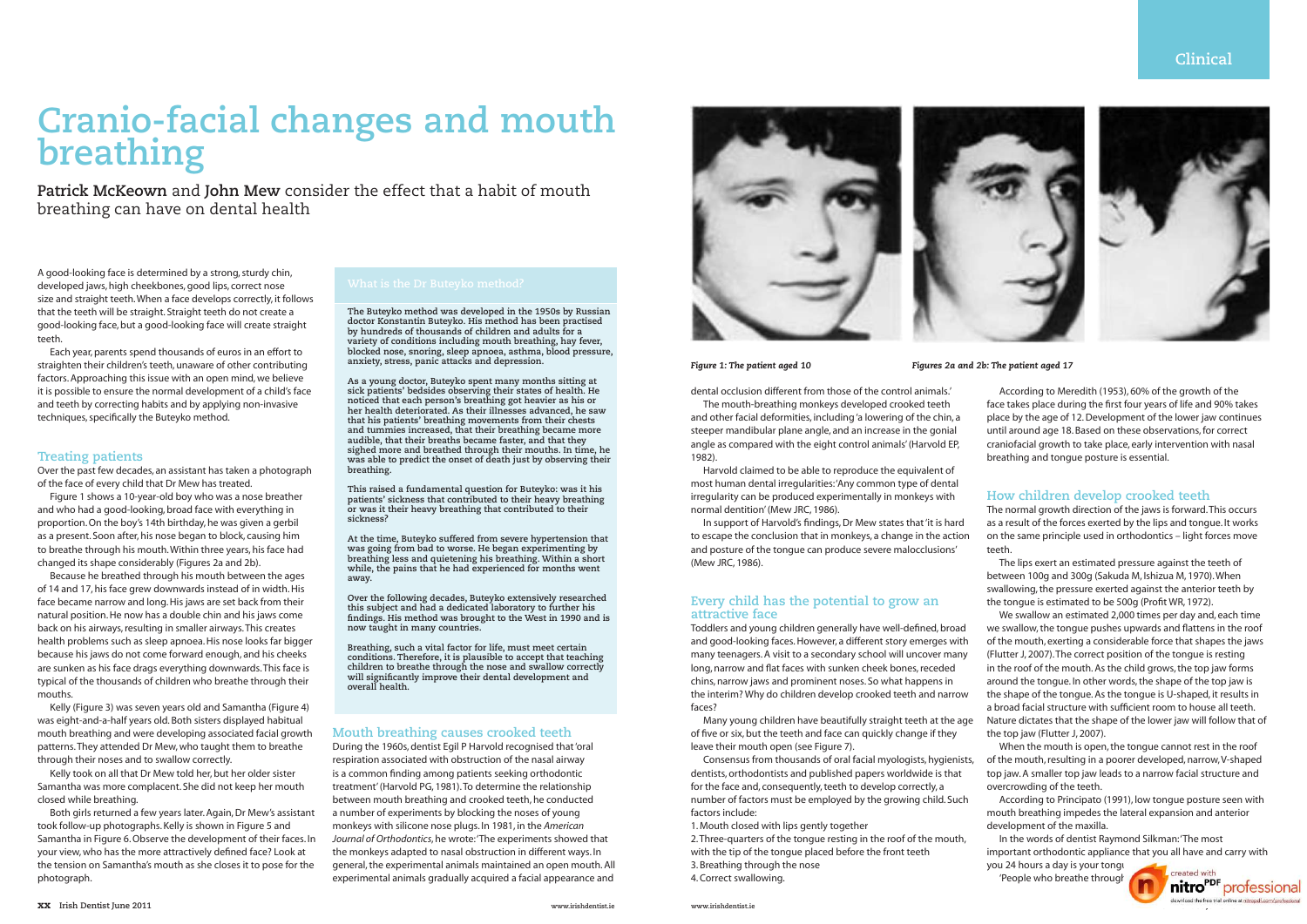



Age 31





created with nitro<sup>PDF</sup> professional

tongue that postures up into the maxilla. When the tongue sits right up behind the front teeth, it is maintaining the shape of the maxilla every time you swallow. Every time the proper tongue swallow motion takes place, it spreads up against maxilla, activating it and contributing to that little cranial motion. 'Individuals who breathe through their mouths have a lower tongue posture and

the maxilla does not receive the stimulation from the tongue that it should' (Silkman R, 2005).

#### **Craniofacial abnormalities**

It is well documented that mouth-breathing children grow longer faces. A paper by Tourne (1990) recognised that 'the switch from a nasal to an oronasal (mouth and nose combined) breathing pattern induces functional adaptations that include an increase in total anterior face height and vertical development of the lower anterior face.'

In another paper, Schreiner (1996) comments that: 'Long-standing nasal obstruction appears to affect craniofacial morphology during periods of rapid facial growth in genetically susceptible children with narrow facial pattern.'

Deb and Bandyopadhyay (2007) wrote: 'A mouth breather lowers the tongue position to facilitate the flow of air in to the expanding lungs. The resultant effect is maldevelopment of the jaw in particular and deformity of the face in general. Setting of the teeth on the jaw is also affected. All these make the face look negative. So, to prevent orthodontic problems in children, it is necessary to detect the nasopharyngeal obstruction and treat the same accordingly.'

> Given the extent of information available, it is surprising that lew defits is seen<br>to be aware of the craniofacial effects of mouth breathing. In the journal *General*<br>Dentist, Jefferson (2010) noted that 'the vast majori Given the extent of information available, it is surprising that few dentists seem to be aware of the craniofacial effects of mouth breathing. In the journal *General*

In a study of 47 children between the ages of six to 15 years to determine the correlation between breathing mode and craniofacial morphology, 'findings demonstrated a significant predominance of mouth breathing compared to nasal breathing in the vertical growth patterns studied' (Baumam I, Plindert PK, 1996). The paper concluded that 'results show a correlation between obstructed nasal breathing, large adenoids and vertical growth pattern.'

Another study involving 73 children between the ages of three and six years concluded that 'mouth breathing can influence craniofacial and occlusal development early in childhood' (Mattar SE et al, 2004).

Lopatiene and Babarskas (2002) studied 49 children with confirmed nasal obstruction. The researchers noted that 'the main characteristics of the respiratory obstruction syndrome (blocked nose) are presence of hypertrophied tonsils or adenoids, mouth breathing, open bite, cross bite, excessive anterior face height,



Page age 5y 6m

Age 7y 10m



- *Figure 4: Samantha at eight-and-a-half years old*
- *Figure 5: Kelly several years later*



*Figure 6: Samantha several years later*



*Figure 3: Kelly at seven years old*



incompetent lip posture, excessive appearance of maxillary anterior teeth, narrow external nares and V-shaped maxillary arch.'

When the tongue is not resting in the roof of the mouth, the jaws are impeded from growing forward and are instead set back from their ideal position. This contracts the airways, contributing to breathing difficulties and sleep apnoea.

In addition, the nose will seem larger, similar to that of a roman nose. The 'nose is more pronounced in an ideal occlusion but in the various malocclusions where the maxilla is underdeveloped it appears larger, although in fact it is smaller' (Mew JRC, 1986).

*Figure 7: Many young children have beautifully straight teeth at the age of five or six but the teeth and face can quickly change if they leave their mouth open*







Zoe Age 11

Age 16



*Figure 8: This patient illustrates forward growth of the face when nasal breathing, tongue posture and correct swallowing is habitual*